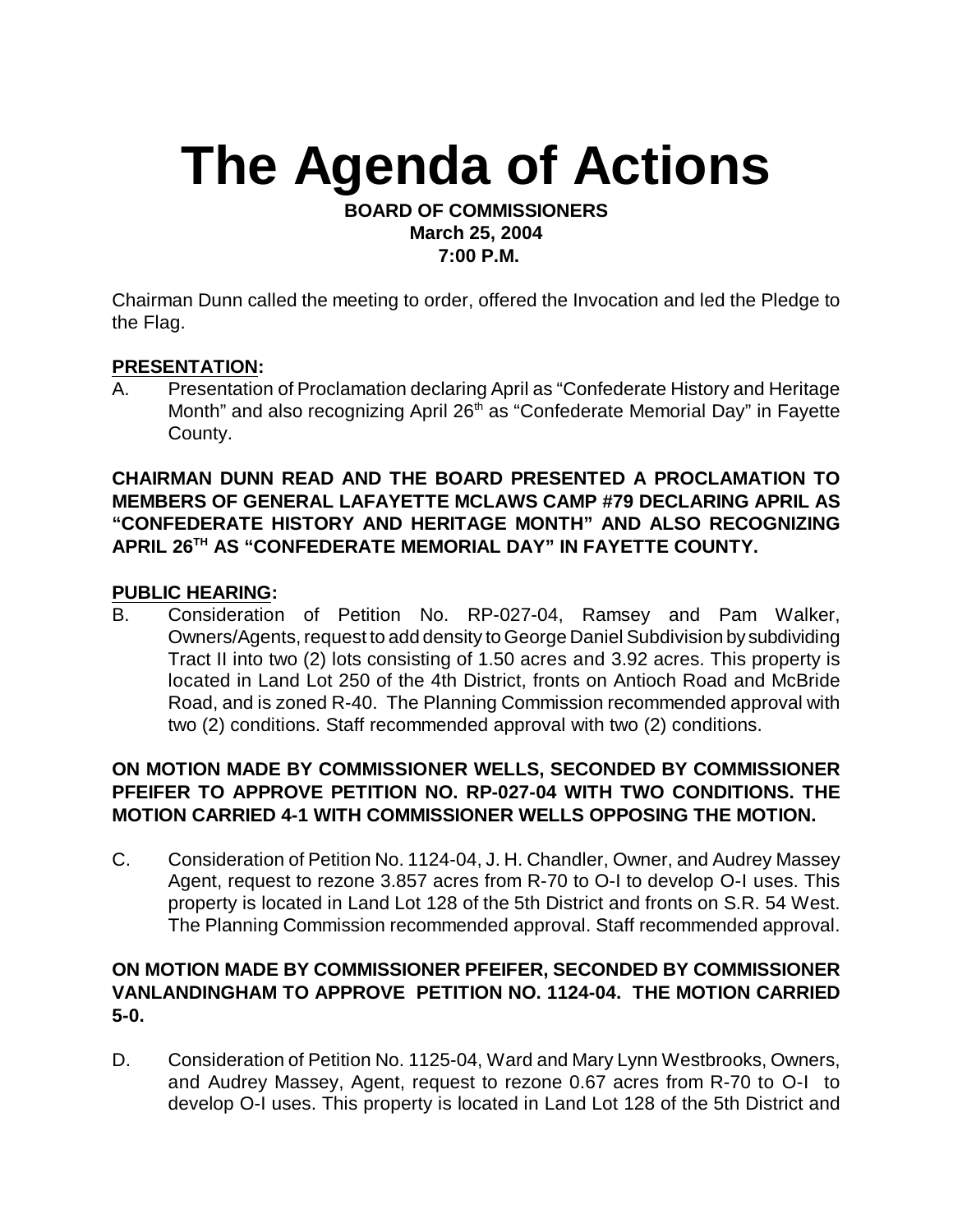fronts on Sandy Creek Road. The Planning Commission recommended approval with one (1) condition. Staff recommended approval with one (1) condition.

# **ON MOTION MADE BY COMMISSIONER WELLS, SECONDED BY COMMISSIONER PFEIFER TO APPROVE PETITION NO. 1125-04 WITH ONE CONDITION. THE MOTION CARRIED 5-0.**

E. Consideration of Petition No. 1126-04, Caroline L. Wilson, Owner, and Joe Simpson-Rich, Agent, request to rezone 4.4 acres from R-20 to R-40 to develop a single-family residential subdivision. This property is located in Land Lot 43 of the 5th District and fronts on Inman Road. The Planning Commission recommended approval with three (3) conditions. Staff recommended approval with three (3) conditions.

# **ON MOTION MADE BY COMMISSIONER WELLS, SECONDED BY COMMISSIONER PFEIFER TO APPROVE PETITION NO. 1126-04 WITH THREE CONDITIONS. THE MOTION CARRIED 5-0.**

F. Consideration of proposed amendments to the Fayette County Zoning Ordinance regarding Article VII. Conditional Uses, Exceptions, and Modifications, Section 7-6. Transportation Corridor Overlay Zone, B. S.R. 85 North Overlay Zone, 2. Dimensional Requirements, f. Gasoline Canopy. The Planning Commission recommended approval as submitted.

**ON MOTION MADE BY COMMISSIONER FRADY, SECONDED BY COMMISSIONER VANLANDINGHAM TO ADOPT ORDINANCE NO. 2004-04 TO AMEND THE FAYETTE COUNTY ZONING ORDINANCE REGARDING ARTICLE VII. CONDITIONAL USES, EXCEPTIONS, AND MODIFICATIONS, SECTION 7-6. TRANSPORTATION CORRIDOR OVERLAY ZONE, B. S.R. 85 NORTH OVERLAY ZONE, 2. DIMENSIONAL REQUIREMENTS, F. GASOLINE CANOPY. THE MOTION CARRIED 5-0.**

**CONSENT AGENDA: COMMISSIONER VANLANDINGHAM REQUESTED THAT ITEM NO. 4 BE REMOVED. ON MOTION MADE BY COMMISSIONER VANLANDINGHAM, SECONDED BY COMMISSIONER WELLS TO APPROVE CONSENT AGENDA ITEM NOS. 1, 2, 3, 5, 6, 7, 8 AND 9 AS PRESENTED. THE MOTION CARRIED 5-0.**

- 1. Approval of correction for a request by Jonathan Patton for a Homestead Exemption tax refund for the year 2002 in the amount of \$271.50 previously approved by the Board of Commissioners at the February 26, 2004 meeting. This action should have been for a denial.
- 2. Approval of recommendation from Human Resources Director Connie Boehnke to replace Fayette County's loan default procedures and adopt Hartford's standard loan default procedures.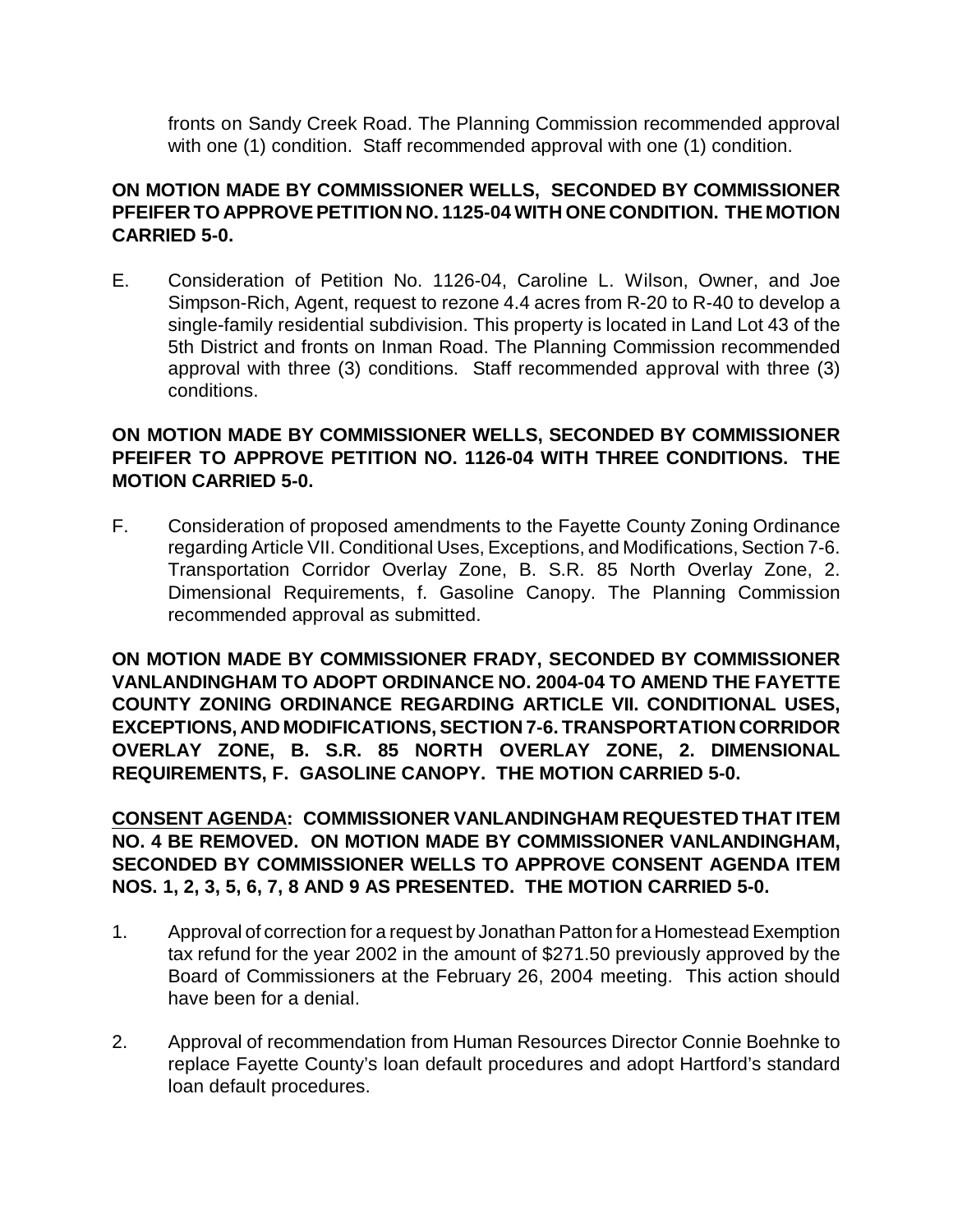- 3. Approval of request by Purchasing Director Tim Jones to place unserviceable items on the county's auction list.
- 4. Approval of recommendation from Purchasing Director Tim Jones to authorize repair work to be done by Yancey Brothers on two Caterpillar 621 Pans for the Road Department in the amount of \$52,509.32.

## **IT WAS THE CONSENSUS OF THE BOARD TO TABLE THIS ITEM TO THE APRIL 7, 2004 COMMISSION MEETING.**

- 5. Approval of recommendation from Purchasing Director Tim Jones to award Bid No. 456 to the low bidder Tifton Turf Farms in the amount of \$47,195 for recrowning of McCurry Park North Soccer Field #5.
- 6. Approval of recommendation from Purchasing Director Tim Jones to award Bid No. 463 to the low bidder Barrow's Masonry, Inc. for the curb and gutter repair work at \$12.00 per linear foot and low bidder Curb Specialist, Inc. for single and double wing catch basin tops repair work at \$475.00 each, on the 20' or less curb & gutter and 20' or less concrete sidewalk in the lump sum price of \$290.00 and on the nonreinforced concrete sidewalk repair at \$280.00 per cubic yard.
- 7. Approval of request from Water System Manager Tony Parrott to authorize Mallett Consulting, Inc. to begin the necessary engineering to consider moving the 250,000 gallon water tank from Peachtree City to the northern part of the county to improve water flows.
- 8. Approval of request from Finance Director Mark Pullium to place county vehicles on [www.ebay.com](http://www.ebay.com) for auction.
- 9. Approval of minutes for Board of Commissioners meeting held on February 26, 2004 and March 3, 2004.

#### **PUBLIC COMMENT:**

Members of the public are allowed up to five minutes each to address the Board on issues of concern other than those items which are on this evening's agenda.

#### **THERE WAS NONE.**

# **STAFF REPORTS:**

**EXECUTIVE SESSION:** Attorney McNally requested an executive session to discuss one real estate matter and five legal items.

**CONSTRUCTION OF A TURN LANE AT COOPER LIGHTING:** Commissioner VanLandingham asked for the Board's consideration for the county to enter into an agreement to pay \$18,750 for the purpose of constructing a turn lane at Cooper Lighting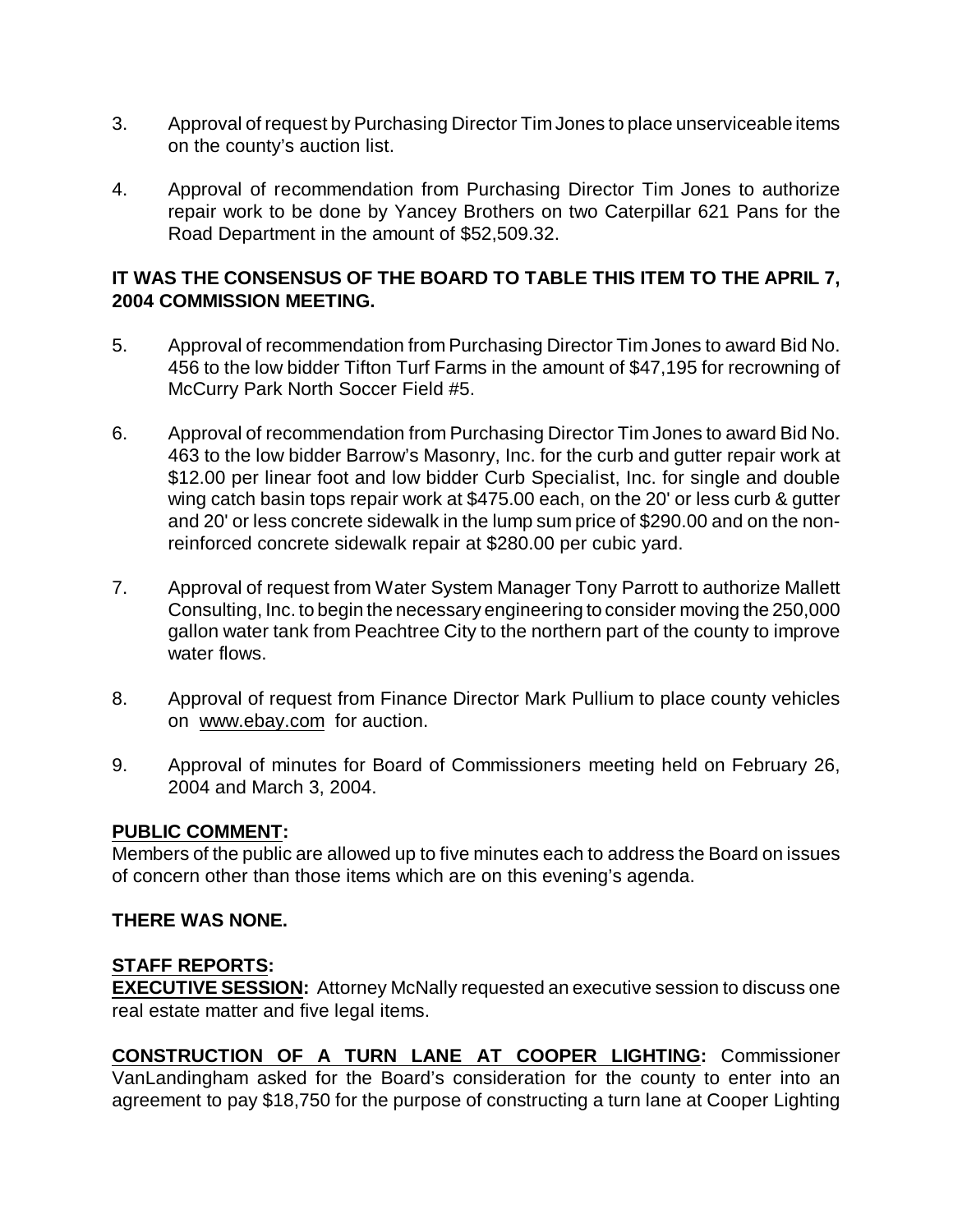on S.R. 74 in Peachtree City. He said Senator Mitch Seabaugh had approached him on this issue as a safety hazard issue. He said the State would pay for the first half, the City of Peachtree City would pay for half of the second half and the county would pay for that second half.

**ON MOTION MADE BY COMMISSIONER VANLANDINGHAM, SECONDED BY COMMISSIONER PFEIFER TO ENTER INTO AN AGREEMENT TO PAY AN AMOUNT NOT TO EXCEED \$18,750 FOR THE CONSTRUCTION OF A TURN LANE AT COOPER LIGHTING ON S.R. 74 IN PEACHTREE CITY. THE MOTION CARRIED 5-0.** 

**EXECUTIVE SESSION: ON MOTION MADE BY COMMISSIONER WELLS, SECONDED BY COMMISSIONER PFEIFER TO ADJOURN TO EXECUTIVE SESSION TO DISCUSS ONE REAL ESTATE MATTER AND FIVE LEGAL ITEMS. THE MOTION CARRIED 5-0.**

**REAL ESTATE:** Attorney McNally updated the Board on a real estate matter.

**ON MOTION MADE BY COMMISSIONER FRADY, SECONDED BY COMMISSIONER WELLS TO AUTHORIZE ATTORNEY MCNALLY TO PROCEED IN THIS MATTER. THE MOTION CARRIED 5-0.**

**LEGAL:** Attorney McNally reported to the Board on a legal item

#### **THE BOARD TOOK NO ACTION ON THIS MATTER.**

**LEGAL:** Attorney McNally discussed a legal item with the Board.

# **ON MOTION MADE BY COMMISSIONER WELLS, SECONDED BY CHAIRMAN DUNN TO AUTHORIZE ATTORNEY MCNALLY TO PROCEED IN THIS MATTER. THE MOTION CARRIED 5-0.**

**LEGAL:** Attorney McNally discussed a legal item with the Board.

# **ON MOTION MADE BY COMMISSIONER WELLS, SECONDED BY COMMISSIONER FRADY TO AUTHORIZE ATTORNEY MCNALLY TO PROCEED IN THIS MATTER. THE MOTION CARRIED 5-0.**

**LEGAL:** Attorney McNally discussed a legal item with the Board.

# **THE BOARD TOOK NO ACTION ON THIS MATTER.**

**LEGAL:** Attorney McNally discussed a legal item with the Board.

# **ON MOTION MADE BY COMMISSIONER FRADY, SECONDED BY COMMISSIONER PFEIFER TO AUTHORIZE ATTORNEY MCNALLY TO PROCEED IN THIS MATTER.**